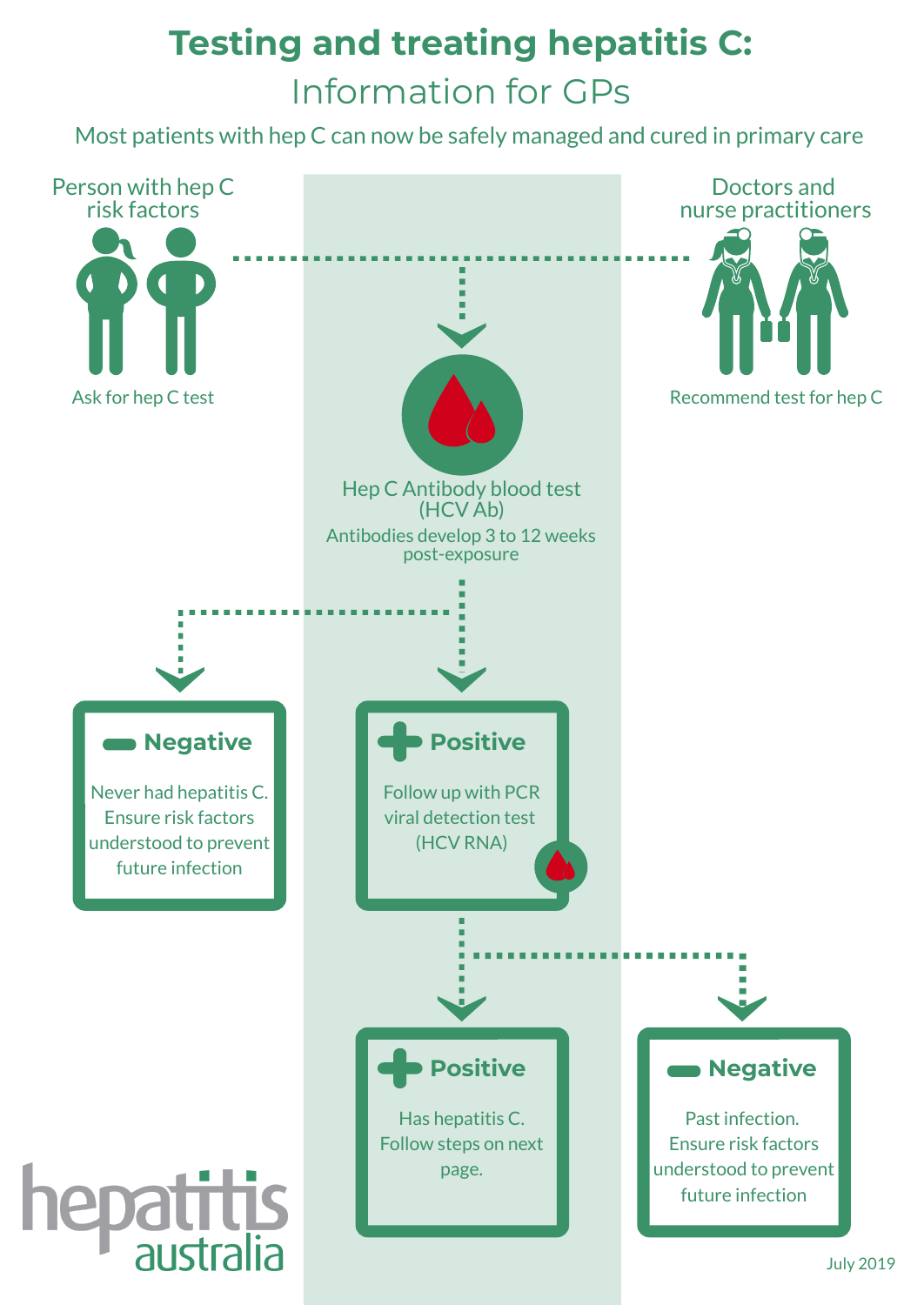#### **If patient returns positive HCV RNA**

Treat for hepatitis C. It is appropriate to treat patients with chronic and acute infections.

#### **Consider HCV Genotype test 1.**

Since 1 April 2020, genotype is not required to obtain authorisation to prescribe DAA therapy. Where possible (e.g. where testing does not create a barrier to treatment), genotype should be documented in the patient record. This can be ordered at the same time as HCV RNA test.

# **2.**

### **Perform one ofthe following tests for cirrhosis**:

- Fibroscan $\mathcal B$  (transient elastography) if available, or shearwave elastography
- AST to platelet ratio (APRI) blood test. Cirrhosis is unlikely if score is under 1.0 Please follow up with second test if higher than 1.0. You can view the calculator here: <u>[hepatitisc.uw.edu/page/clinical-calculators/apri](http://www.hepatitisc.uw.edu/page/clinical-calculators/apri)</u>

If the patient has cirrhosis, send referral to specialist liver centre.

#### **Determine whether patient has relevant comorbidities**: **3.**

Refer the patient to a liver specialist if they have:

- HBV or HIV co-infection
- previously received DAA treatment for HCV
- end stage renal disease
- cirrhosis.

Patient may require more frequent follow up but can still be treated by GP if they have:

- obesity or diabetes
- problematic alcohol or other drug use.

#### **Determine the most appropriate medication: 4.**

Use the following flowchart to determine which medication is most appropriate: [ashm.org.au/products/product/HCV-Treatments-Tool](http://www.ashm.org.au/products/product/HCV-Treatments-Tool)

**5.**

#### **Determine whether there are any drug interactions:**

A list of interactions are available here: <u>[hep-druginteractions.org](http://www.hep-druginteractions.org/)</u> or you can use the Liverpool HEP iChart app.